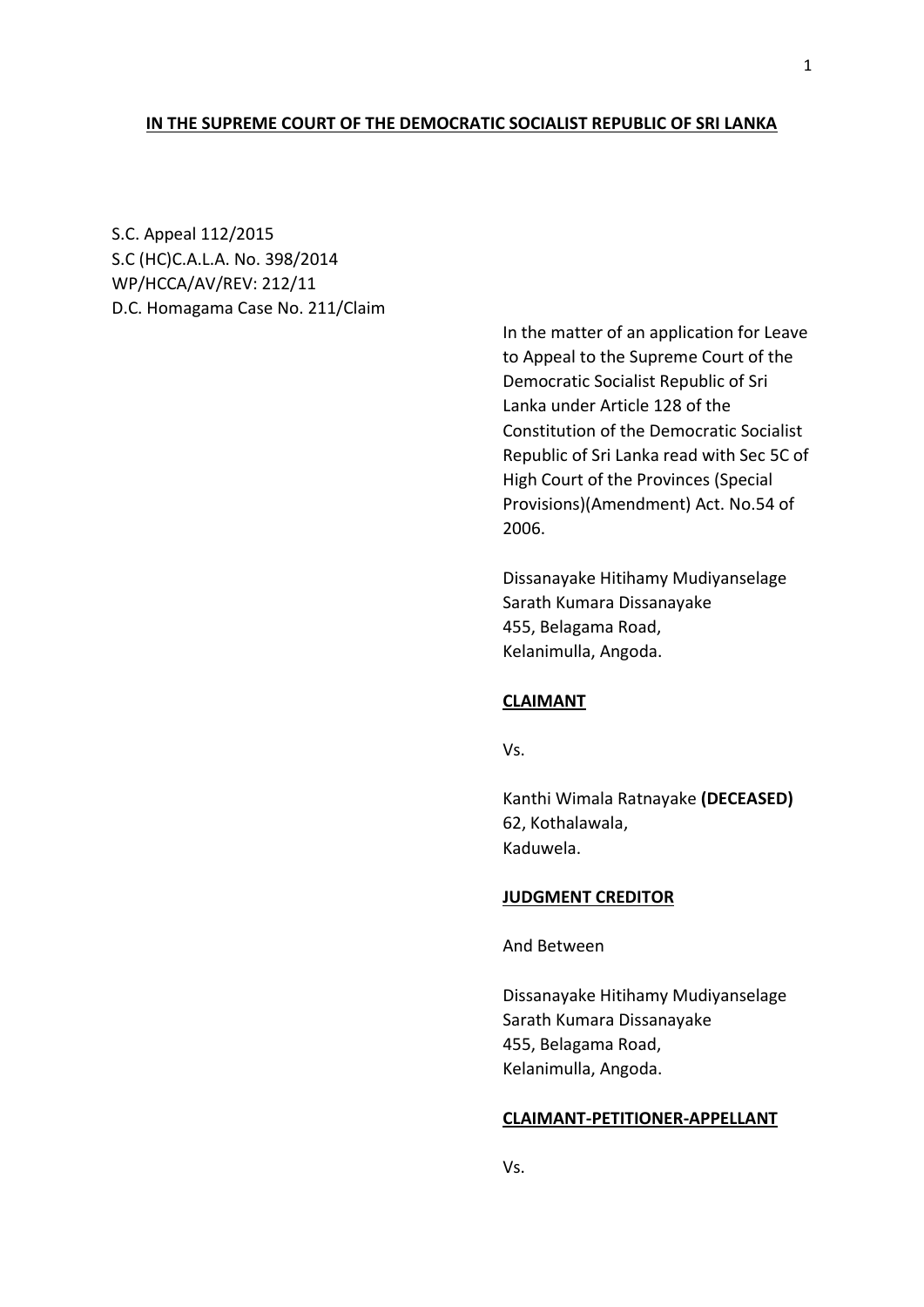Kanthi Wimala Ratnayake **(DECEASED)** 62, Kothalawala, Kaduwela.

## **JUDGMENT-CREDITOR-RESPONDENT**

Malin Nivantha Kumarage 17/C/07, Kothalawala, Kaduwela

# **SUBSTITUTED-JUDGMENT-CREDITOR-RESPONDENT**

Malin Nivantha Kumarage No. 174/C/7, Suhada Mawatha, Kothalawala, Kaduwela

# **New address**

And now between

Dissanayake Hitihamy Mudiyanselage Sarath Kumara Dissanayake 455, Belagama Road, Kelanimulla, Angoda.

# **CLAIMANT-PETITIONER-PETITIONER-APPELLANT**

Vs.

Malin Nivantha Kumarage No. 174/C/7, Suhada Mawatha, Kothalawala, Kaduwela

# **New address**

# **SUBSTITUTED-JUDGMENT-CREDITOR-RESPONDENT-RESPONDENT**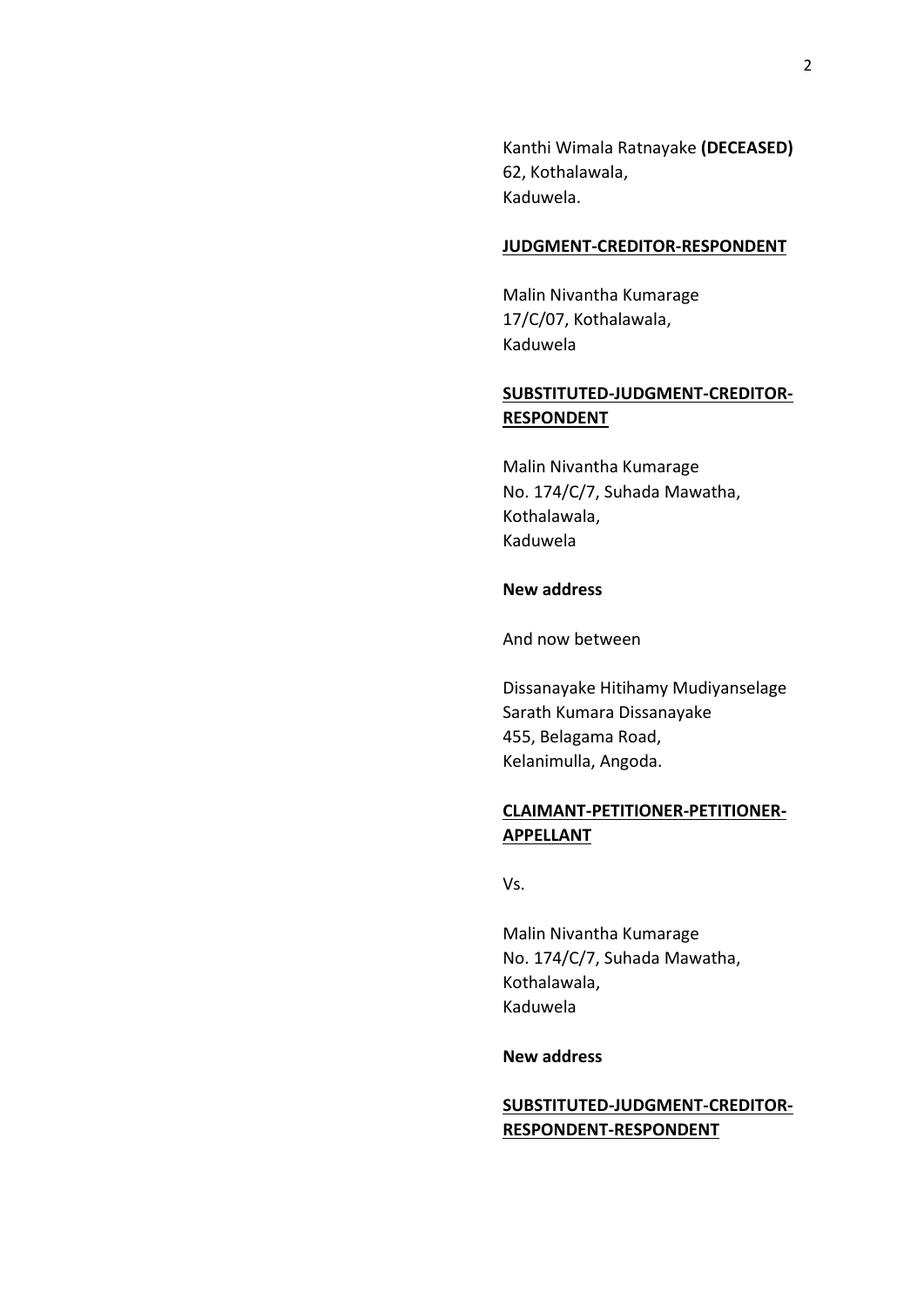# **BEFORE:** B. P. Aluwihare P.C., J Upaly Abeyrathne J. and Anil Gooneratne

**COUNSEL:** Nihal Jayamanne P.C., with Noorani Amarasinghe For the Claimant-Petitioner-Petitioner-Appellant

> Substituted-Judgment-Creditor-Respondent-Respondent absent and unrepresented

#### **WRITTEN SUBMISSIONS TENDERED ON:**

25.01.2016 (by the Appellant – motion dated 20.01.2016)

- **ARGUED ON:** 16.02.2016
- **DECIDED ON:** 29.03.2016

## **GOONERATNE J.**

In a divorce case (D.C Colombo (19129/D) alimony was awarded in favour of the wife who obtained an ex-parte judgment. It is stated that the property alleged to be owned by the Claimant-Petitioner-Petitioner-Appellant was seized in execution of the writ in the above divorce case bearing No. 19129/D, where alimony was awarded to the divorced wife who was the Judgment-Creditor in the case relevant to this appeal, arising from D.C. Homagama Case No. 211/claim. However in the above claim inquiry (211/claim)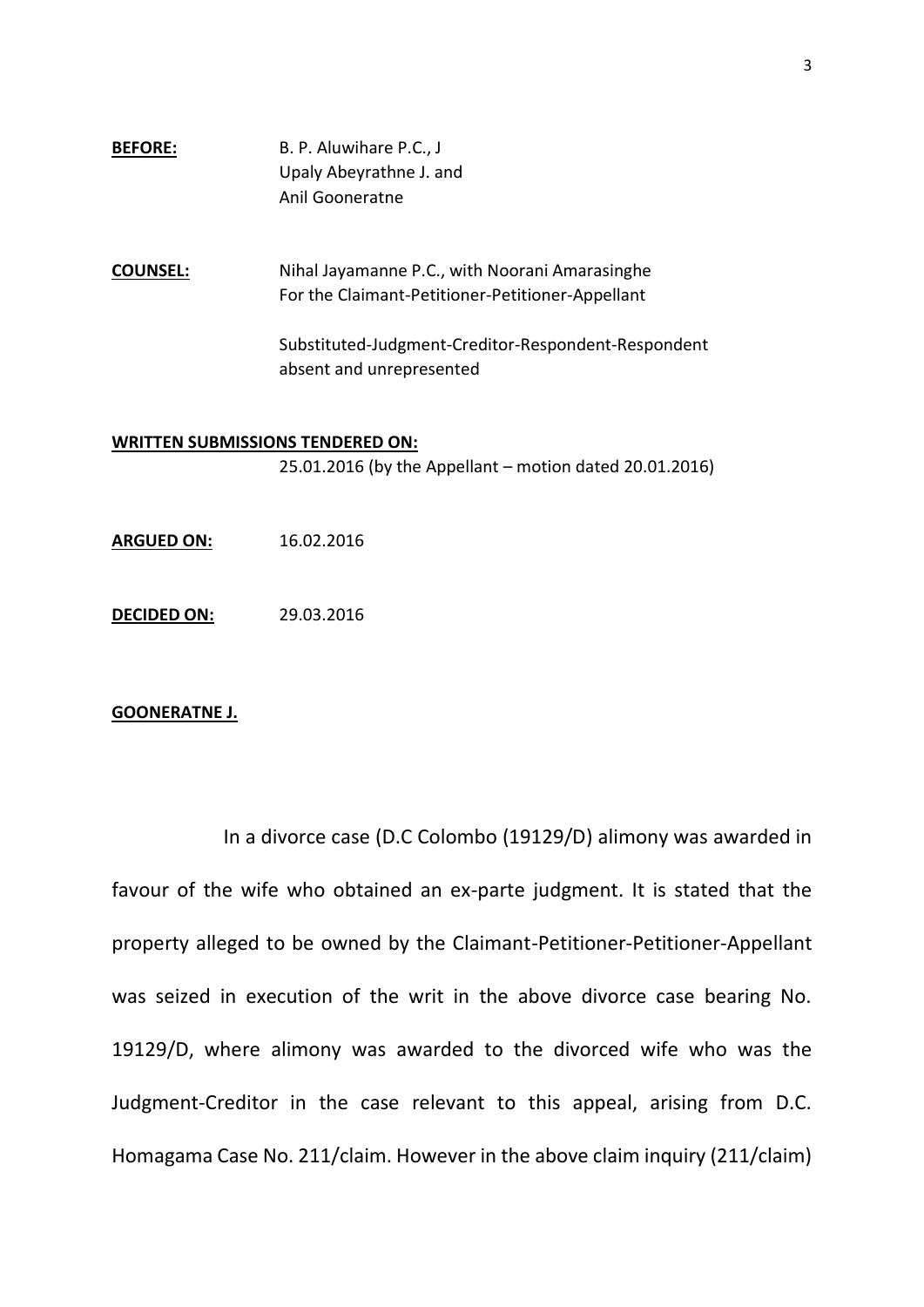the learned District Judge rejected the claim made by the Claimant-Petitioner-Petitioner-Appellant (hereinafter referred to as the Appellant). The order was delivered by the learned District Judge, Homagama on 18.09.2008. The facts presented to this court indicates that the Judgment-Creditor who was the divorced wife was dead prior to delivery of the said order. She died on 08.08.2008.

The Appellant appealed to the Civil Appellate High Court against the order of the learned District Judge. However, the learned District Judge had on receipt of the Petition of Appeal, made a minute that no appeal lies and sent the record to the relevant High Court. In the High Court inter alia various steps had been taken by the Appellant who attempted to prove that the learned District Judge's order was a nullity in view of the demise of the Judgment-Creditor but the High Court had after examining various positions ultimately made order on 28.03.2011 substituting the son of the deceased in the room of the deceased Judgment-Creditor. I will not discuss the pros and cons of the above High Court proceedings and the orders but would concentrate on the question of the record being defective in the circumstances of the case in hand. It is also pleaded that the Appellant had thereafter filed a revision application in the High Court to set aside the learned District Judge's order made on the claim inquiry. However the revision application filed by the Appellant on 07.07.2014 was also dismissed. I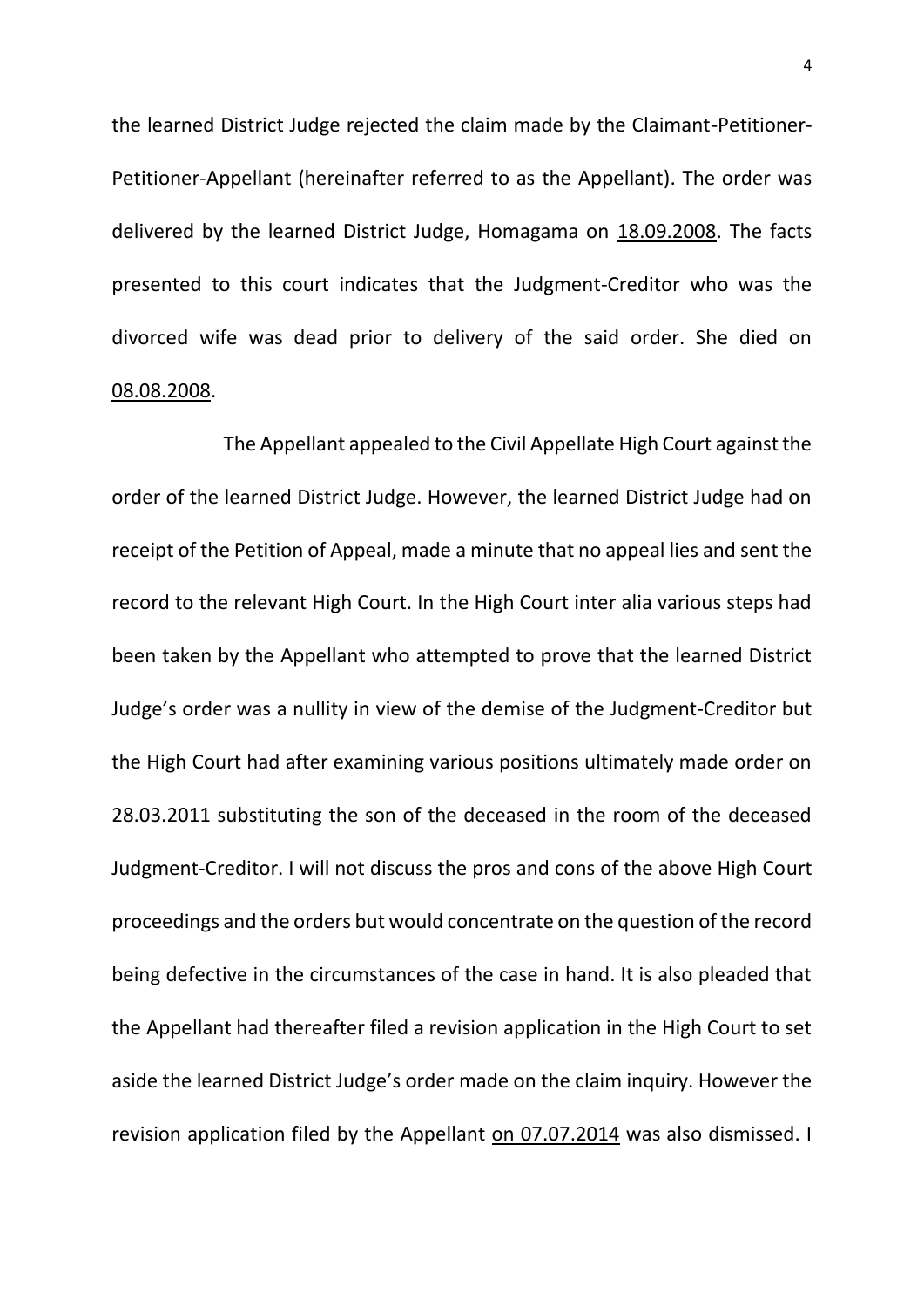note the following positions as stated by the learned High Court Judge in the above order.

- (a) The Petitioner has no right to name a Substituted Respondent in this application.
- (b) Creditor Respondent is dead. In the presence of her registered Attorney, order had been pronounced. It is a genuine mistake done by court.
- (c) Pronouncement of the order is bad in law where a party is dead. The proceedings which has taken after the death of the Judgment-Creditor-Respondent are null and void.
- (d) The only remedy available to the Petitioner is to make an application to the District Court to make order of substitution of the heirs of the deceased and effect substitution. "Thereafter invite court to repronounce the Judgment".

The Supreme Court on or about 23.06.2015 granted Leave to Appeal on the following questions of law.

- 1. Did the High Court Judge err in law holding,
- a. that a judgment which they have declared to be void can be re pronounced by any Court even after substitution or with or without substitution.

An order for alimony granted to a divorcee in a divorce suit would not survive after her demise. Ordinarily a heir would succeed by descent to an estate of inheritance. On the death of a person his estate, in the absence of a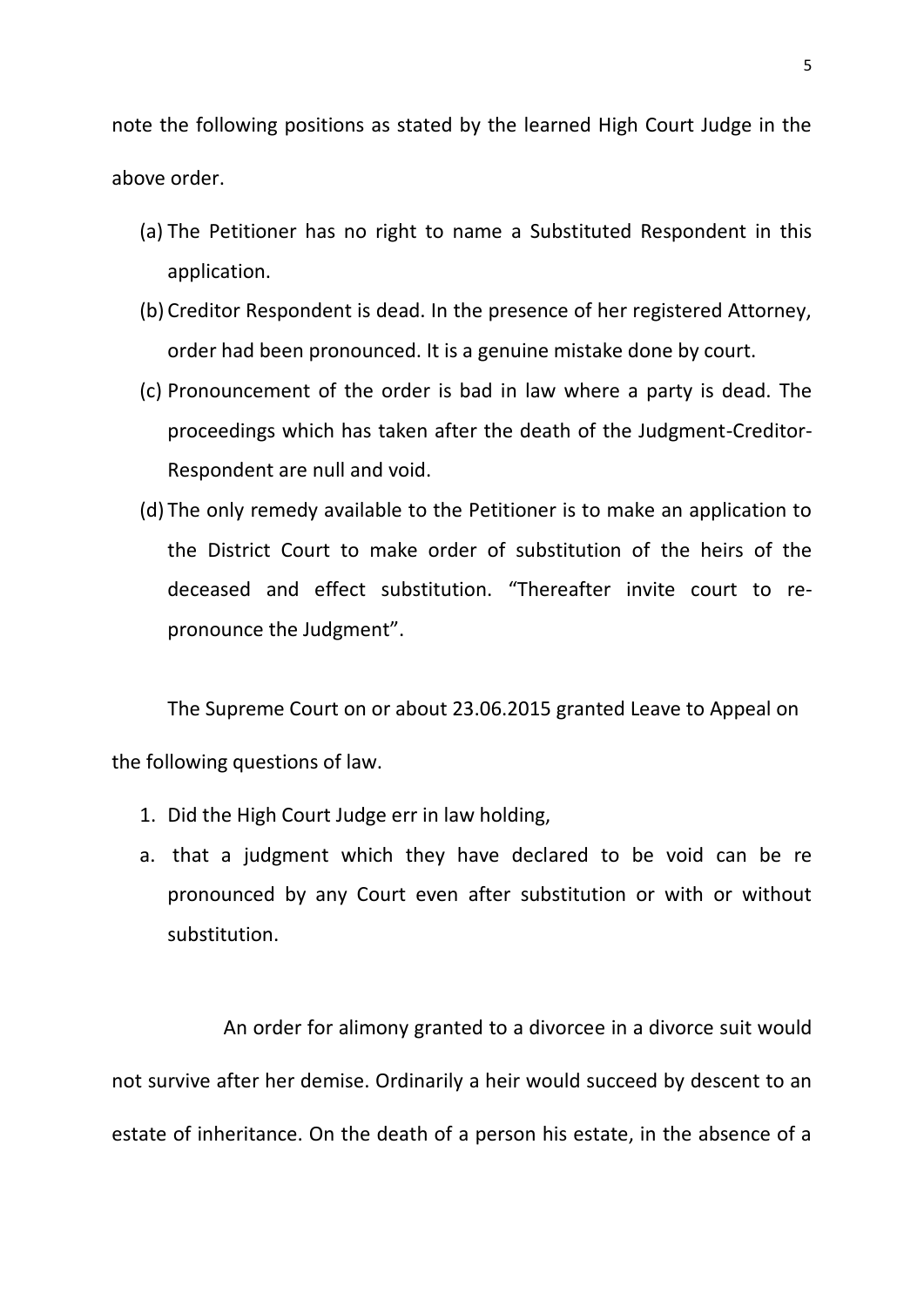will passes at once by operation of law to the heirs. In the case in hand some property was to be seized in execution of a writ to recover the amounts due by way of alimony. The process that was to follow came to a grinding halt on the death of the divorcee. In these circumstances the order for alimony could not be carried out, as such no money was recovered by the divorcee during her life time.

In the instant case the person who had been substituted by the High Court never attempted to take part in the proceedings and kept away from making a claim to his deceased mother's alimony order (rightly or wrongly). There is a total indifference on a factual basis by the legal heir. On the other hand as a matter of law does the cause of action survive in a case of this nature? The alimony order is highly personal to the Judgment-Creditor the divorced wife. The order of the learned District Judge rejecting the claim of the Appellant would be a nullity as at the date order was pronounced the Judgment-Creditor was dead. I read the Judgment in Munasinghe and Another Vs. Mohamed Jabir Navaz Carim 1990(2) SLR 163, on the question of nullity and thus the record becomes defective. Though the above decided case is sound authority where the record becomes defective, in the case in hand from the question of nullity it gets on to the question of survival of the cause of action. Section 5 of the Civil Procedure Code defines cause of action, it is exhaustive in its application. This would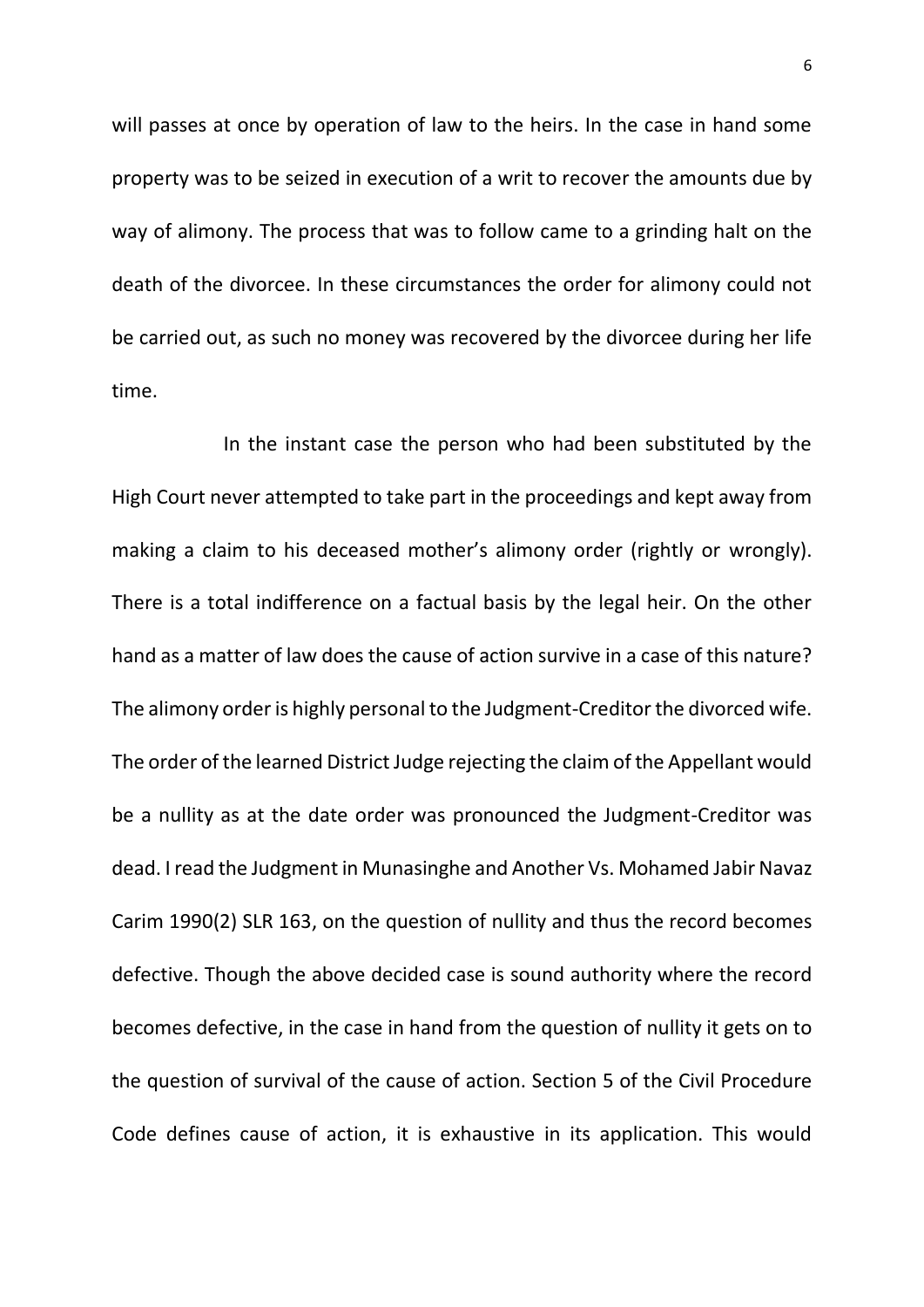include a denial of a right. The cause of action in an action under Section 247 of the Civil Procedure Code is the seizure which is the violation of a right of ownership and not the disallowance of the claim 12 NLR 196.

In so far as completeness of the record and the case in hand I will also refer to Section 392, 395 of the Civil Procedure Code.

# Section 392 reads thus:

The death of a plaintiff or defendant shall not cause the action to abate if the right to sue on the cause of action survives.

## Section 395 of the Code reads thus:

In case of the death of a sole plaintiff or sole surviving plaintiff the legal representative of the deceased may, where the right to sue survives, apply to the court to have his name entered on the record in place of the deceased plaintiff, and the court shall thereupon enter his name and proceed with the action.

In the case in hand no doubt the right to sue on the cause of action cannot survive the death of the Judgment-Creditor. If there was participation of the legal heir, in the case in hand (subject to the views expressed above) perhaps a question of a collusive action by the Appellant with the husband of the deceased Judgment Creditor, (father of the party sought to be substituted) may have surfaced. However the practical effect is that the death of the Judgment-Creditor would cause the action to abate as the cause of action does not survive. The only question of law suggested to this court is answered in favour of the Claimant-Petitioner-Appellant and the question of re-pronouncing the